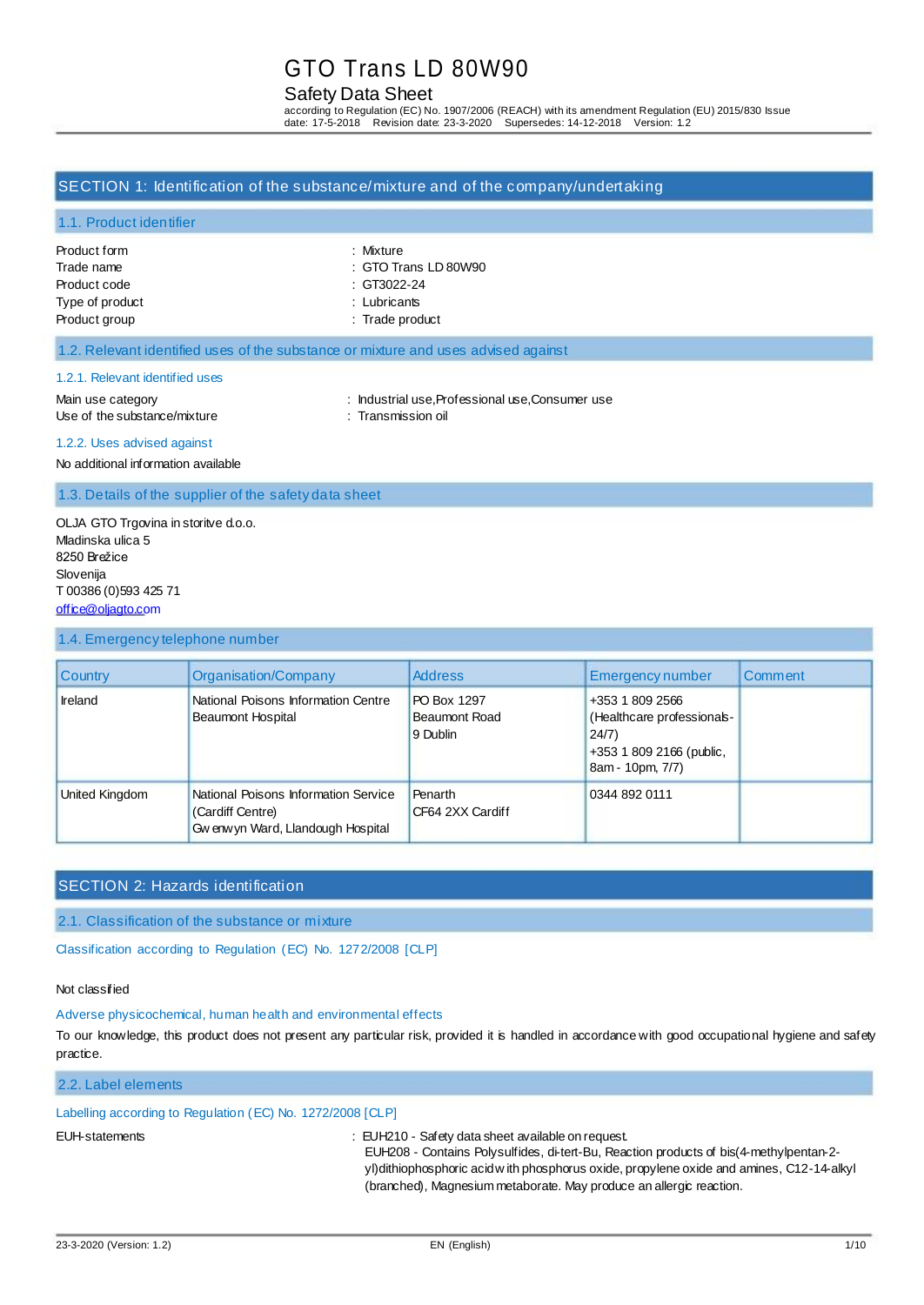### Safety Data Sheet

according to Regulation (EC) No. 1907/2006 (REACH) with its amendment Regulation (EU) 2015/830

#### 2.3. Other hazards

### No additional information available

# SECTION 3: Composition/information on ingredients

#### 3.1. Substances

#### Not applicable

#### 3.2. Mixtures

Comments : Highly refined mineral oils and additives.

| <b>Name</b>                                                                                                                                           | Product identifier                                                        | $\%$        | Classification according to<br>Regulation (EC) No.<br>1272/2008 [CLP]                          |
|-------------------------------------------------------------------------------------------------------------------------------------------------------|---------------------------------------------------------------------------|-------------|------------------------------------------------------------------------------------------------|
| Polysulfides, di-tert-Bu                                                                                                                              | (CAS-No.) 68937-96-2<br>(EC-No.) 273-103-3<br>(REACH-no) 01-2119540515-43 | $2.5 - 5$   | Skin Sens. 1B, H317<br>Aquatic Chronic 3, H412                                                 |
| Mineral oil *<br>(Note L)                                                                                                                             |                                                                           | $0.1 - 2.5$ | Asp. Tox. 1, H304                                                                              |
| Reaction products of bis(4-methylpentan-2-<br>yl) dithiophosphoric acid with phosphorus oxide,<br>propylene oxide and amines, C12-14-alkyl (branched) | (EC-No.) 931-384-6<br>(REACH-no) 01-2119493620-38                         | $0.1 - 2.5$ | Acute Tox. 4 (Oral), H302<br>Eye Dam. 1, H318<br>Skin Sens. 1, H317<br>Aquatic Chronic 2, H411 |

Comments : \* contains one or more of the following CAS-numbers (REACH registration numbers): 64741-88-4 (01-2119488706-23), 64741-89-5 (01-2119487067-30), 64741-95-3 (01- 2119487081-40), 64741-96-4 (01-2119483621-38), 64741-97-5 (01-2119480374-36), 64742-01-4 (01-2119488707-21), 64742-52-5 (01-2119467170-45), 64742-53-6 (01- 2119480375-34), 64742-54-7 (01-2119484627-25), 64742-55-8 (01-2119487077-29), 64742-56-9 (01-2119480132-48), 64742-57-0 (01-2119489287-22), 64742-62-7 (01- 2119480472-38), 64742-65-0 (01-2119471299-27), 64742-71-8 (01-2119485040-48), 72623-85-9 (01-2119555262-43), 72623-86-0 (01-2119474878-16), 72623-87-1 (01- 2119474889-13), 74869-22-0 (01-2119495601-36) The highly refined mineral oil contains <3% (w/w) DMSOextract, according to IP346.

Note L: The classification as a carcinogen need not apply if it can be shown that the substance contains less than 3% DMSO extract as measured by IP 346 'Determination of polycyclic aromatics in unused lubricating base oils and asphaltene free petroleum fractions — Dimethyl sulphoxide extraction refractive index method', Institute of Petroleum, London. This note applies only to certain complex oil-derived substances in Part 3. Full text of H-statements: see section 16

| <b>SECTION 4: First aid measures</b>                                                                                                                                                     |                                                                                                                                                                                                                                                                                                                   |
|------------------------------------------------------------------------------------------------------------------------------------------------------------------------------------------|-------------------------------------------------------------------------------------------------------------------------------------------------------------------------------------------------------------------------------------------------------------------------------------------------------------------|
| 4.1. Description of first aid measures                                                                                                                                                   |                                                                                                                                                                                                                                                                                                                   |
| First-aid measures general<br>First-aid measures after inhalation<br>First-aid measures after skin contact<br>First-aid measures after eye contact<br>First-aid measures after ingestion | : If you feel unwell, seek medical advice (show the label where possible).<br>: Remove person to fresh air and keep comfortable for breathing. :<br>Wash skin with plenty of water.<br>: Rinse eyes with water as a precaution.<br>: Do not induce vomiting. Call a poison center or a doctor if you feel unwell. |
| 4.2. Most important symptoms and effects, both acute and delayed                                                                                                                         |                                                                                                                                                                                                                                                                                                                   |
| Symptoms/effects<br>Symptoms/effects after ingestion                                                                                                                                     | : No additional information available. Not expected to present a significant hazard under<br>anticipated conditions of normal use.<br>: May result in aspiration into the lungs, causing chemical pneumonia.                                                                                                      |
| 4.3. Indication of any immediate medical attention and special treatment needed                                                                                                          |                                                                                                                                                                                                                                                                                                                   |
| Treat symptomatically.                                                                                                                                                                   |                                                                                                                                                                                                                                                                                                                   |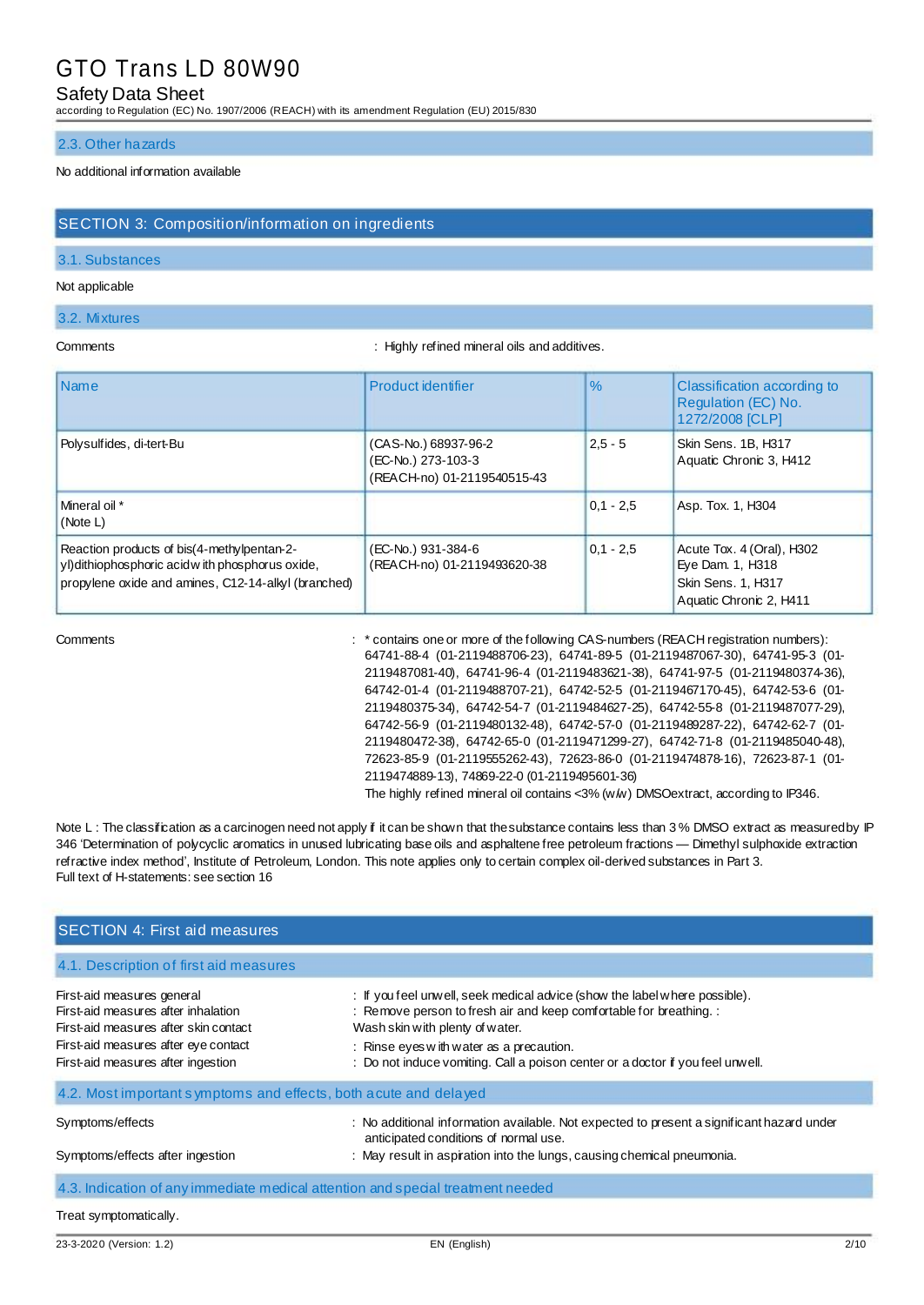# Safety Data Sheet

according to Regulation (EC) No. 1907/2006 (REACH) with its amendment Regulation (EU) 2015/830

| <b>SECTION 5: Firefighting measures</b>                         |                                                                                                                                             |
|-----------------------------------------------------------------|---------------------------------------------------------------------------------------------------------------------------------------------|
| 5.1. Extinguishing media                                        |                                                                                                                                             |
| Suitable extinguishing media<br>Unsuitable extinguishing media  | : Water spray. Dry powder. Foam. Carbon dioxide.<br>: Do not use a heavy water stream.                                                      |
| 5.2. Special hazards arising from the substance or mixture      |                                                                                                                                             |
| Fire hazard<br>Hazardous decomposition products in case of fire | : Combustible liquid.<br>: Incomplete combustion releases dangerous carbon monoxide, carbon dioxide and other<br>toxic gases.               |
| 5.3. Advice for firefighters                                    |                                                                                                                                             |
| Protection during firefighting                                  | : Do not attempt to take action without suitable protective equipment. Self-contained<br>breathing apparatus. Complete protective clothing. |

| <b>SECTION 6: Accidental release measures</b>                            |                                                                                                                                                                |  |  |
|--------------------------------------------------------------------------|----------------------------------------------------------------------------------------------------------------------------------------------------------------|--|--|
| 6.1. Personal precautions, protective equipment and emergency procedures |                                                                                                                                                                |  |  |
| 6.1.1. For non-emergency personnel                                       |                                                                                                                                                                |  |  |
| Emergency procedures                                                     | : Ventilate spillage area.                                                                                                                                     |  |  |
| 6.1.2. For emergency responders                                          |                                                                                                                                                                |  |  |
| Protective equipment                                                     | : Do not attempt to take action without suitable protective equipment. For further information<br>refer to section 8: "Exposure controls/personal protection". |  |  |
| 6.2. Environmental precautions                                           |                                                                                                                                                                |  |  |
| Avoid release to the environment.                                        |                                                                                                                                                                |  |  |

| 6.3. Methods and material for containment and cleaning up |                                                                                                                    |  |
|-----------------------------------------------------------|--------------------------------------------------------------------------------------------------------------------|--|
| Methods for cleaning up<br>Other information              | : Take up liquid spill into absorbent material.<br>: Dispose of materials or solid residues at an authorized site. |  |
| 6.4. Reference to other sections                          |                                                                                                                    |  |

For further information refer to section 13.

| SECTION 7: Handling and storage                                   |                                                                                                                                                                                                         |
|-------------------------------------------------------------------|---------------------------------------------------------------------------------------------------------------------------------------------------------------------------------------------------------|
| 7.1. Precautions for safe handling                                |                                                                                                                                                                                                         |
| Precautions for safe handling<br>Hygiene measures                 | : Provide good ventilation in process area to preventformation of vapour.<br>: Wash hands and other exposed areas with mild soap and water before eating, drinking or<br>smoking and when leaving work. |
| 7.2. Conditions for safe storage, including any incompatibilities |                                                                                                                                                                                                         |
| Storage conditions<br>Storage temperature                         | : Keep container closed when not in use. Keep in a cool, well-ventilated place away from<br>heat.<br>: $0 - 40$ °C                                                                                      |
| 7.3. Specific end use(s)                                          |                                                                                                                                                                                                         |

No additional information available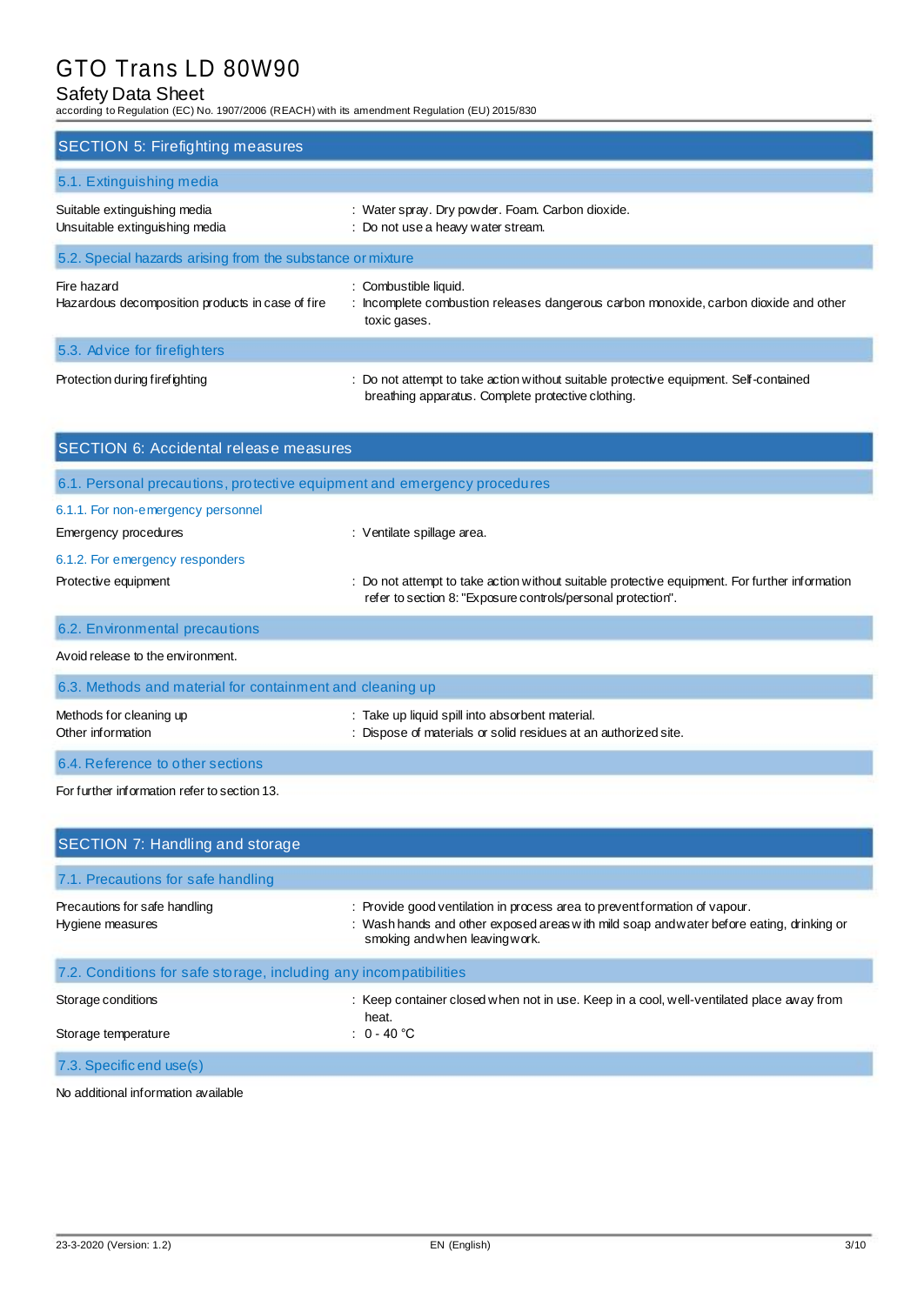# Safety Data Sheet

according to Regulation (EC) No. 1907/2006 (REACH) with its amendment Regulation (EU) 2015/830

| <b>SECTION 8: Exposure controls/personal protection</b>                                                                                                    |                                           |
|------------------------------------------------------------------------------------------------------------------------------------------------------------|-------------------------------------------|
| 8.1. Control parameters                                                                                                                                    |                                           |
| GTO Trans LD 80W90                                                                                                                                         |                                           |
| <b>EU</b> - Occupational Exposure Limits                                                                                                                   |                                           |
| Exposure limits/standards for materials that can be<br>formed when handling this product. When<br>mists/aerosols can occur the following is<br>recommended | 5 mg/ml - ACGIH TLV (inhalable fraction). |
| 8.2. Exposure controls                                                                                                                                     |                                           |
| Appropriate engineering controls:<br>Ensure good ventilation of the work station.                                                                          |                                           |
| Materials for protective clothing:                                                                                                                         |                                           |
| Wear suitable protective clothing                                                                                                                          |                                           |
| Hand protection:                                                                                                                                           |                                           |
| Dentanti in placence                                                                                                                                       |                                           |

| ∥ Protective gloves |                      |                        |                |               |            |
|---------------------|----------------------|------------------------|----------------|---------------|------------|
| <b>Type</b>         | Material             | Permeation             | Thickness (mm) | ' Penetration | Standard   |
| Reusable gloves     | Nitrile rubber (NBR) | $6$ ( $>$ 480 minutes) | $\geq 0.35$    |               | EN ISO 374 |

| Eye protection: |            |                 |               |
|-----------------|------------|-----------------|---------------|
| Safety glasses  |            |                 |               |
| Type            | <b>Use</b> | Characteristics | Standard      |
| Safety glasses  | Droplet    | clear           | <b>EN 166</b> |
|                 |            |                 |               |

| Skin and body protection:                                                |
|--------------------------------------------------------------------------|
| Wear suitable protective clothing                                        |
|                                                                          |
| Respiratory protection:                                                  |
| In case of insufficient ventilation, wear suitable respiratory equipment |

Personal protective equipment symbol(s):



Environmental exposure controls: Avoid release to the environment.

| SECTION 9: Physical and chemical properties                |                                                                     |  |  |  |
|------------------------------------------------------------|---------------------------------------------------------------------|--|--|--|
| 9.1. Information on basic physical and chemical properties |                                                                     |  |  |  |
| Physical state<br>Colour<br>Odour<br>Odour threshold       | : Liquid<br>: Yellow.<br>: No data available<br>: No data available |  |  |  |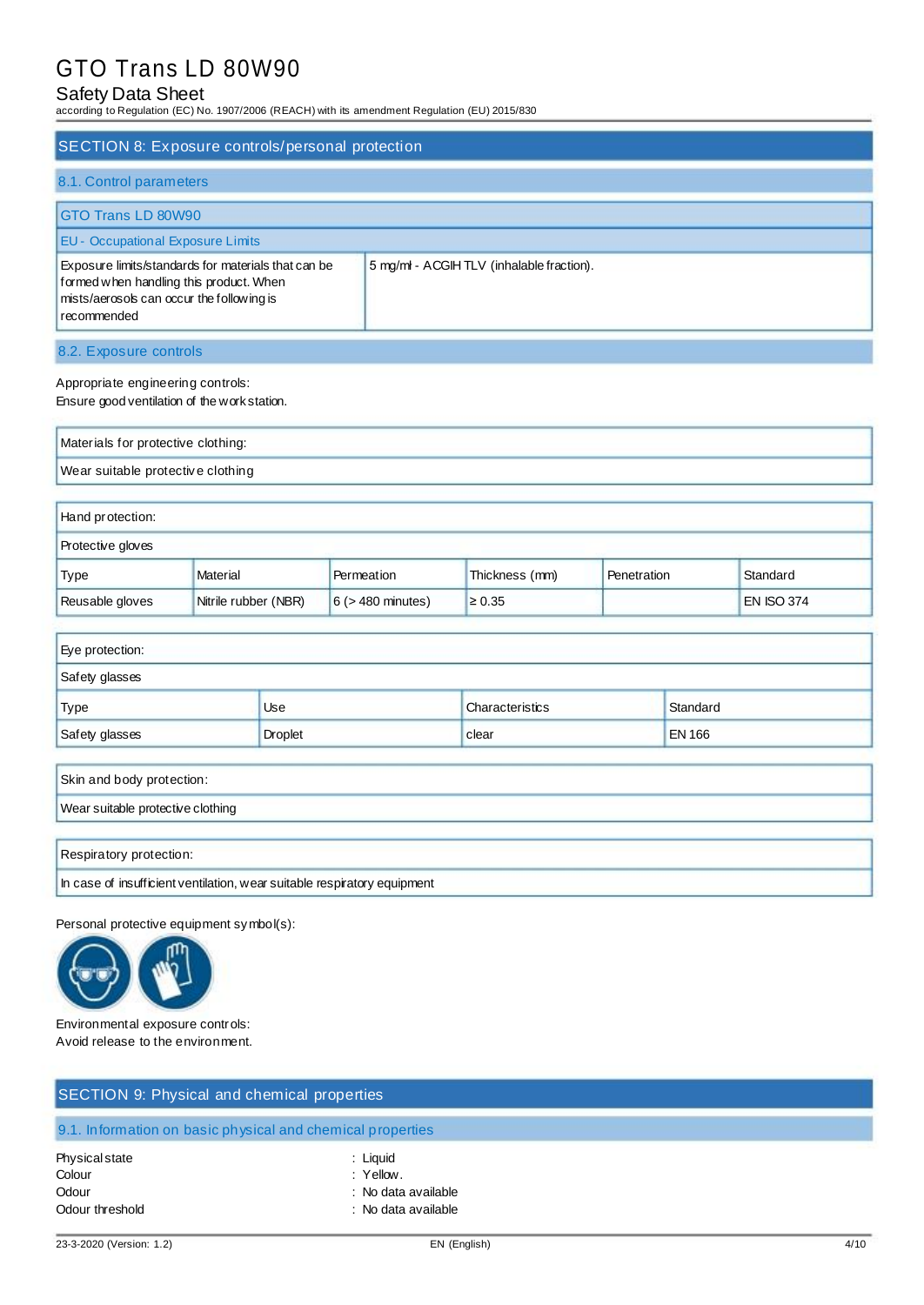# Safety Data Sheet

according to Regulation (EC) No. 1907/2006 (REACH) with its amendment Regulation (EU) 2015/830

| : No data available<br>Oxidising properties<br><b>Explosive limits</b><br>: No data available | Relative evaporation rate (butylacetate=1)<br>: No data available<br>Melting point<br>Freezing point<br>Boiling point<br>Flash point<br>Auto-ignition temperature<br>Decomposition temperature<br>Flammability (solid, gas)<br>Vapour pressure<br>Relative vapour density at 20 °C<br>Relative density<br>Density<br>Solubility<br>Partition coefficient n-octanol/water (Log Pow)<br>Viscosity, kinematic<br>Viscosity, dynamic<br>Explosive properties | : Not applicable<br>$\therefore$ -30 °C - ASTM D5950 (pour point)<br>: No data available<br>$: 200 °C - ASTM D92 (COC)$<br>: No data available<br>: No data available<br>: Not applicable<br>: No data available<br>: No data available<br>: No data available<br>: 0,893 kg/l (15 °C) - ASTM D4052<br>: Water: Practically not miscible.<br>: No data available<br>: $146,4$ mm /s (40 °C) - ASTM D7279<br>: No data available<br>: Presents no particular fire or explosion hazard. |
|-----------------------------------------------------------------------------------------------|----------------------------------------------------------------------------------------------------------------------------------------------------------------------------------------------------------------------------------------------------------------------------------------------------------------------------------------------------------------------------------------------------------------------------------------------------------|---------------------------------------------------------------------------------------------------------------------------------------------------------------------------------------------------------------------------------------------------------------------------------------------------------------------------------------------------------------------------------------------------------------------------------------------------------------------------------------|
|-----------------------------------------------------------------------------------------------|----------------------------------------------------------------------------------------------------------------------------------------------------------------------------------------------------------------------------------------------------------------------------------------------------------------------------------------------------------------------------------------------------------------------------------------------------------|---------------------------------------------------------------------------------------------------------------------------------------------------------------------------------------------------------------------------------------------------------------------------------------------------------------------------------------------------------------------------------------------------------------------------------------------------------------------------------------|

9.2. Other information

VOC content : 0 %

# SECTION 10: Stability and reactivity

#### 10.1. Reactivity

The product is non-reactive under normal conditions of use, storage and transport.

### 10.2. Chemical stability

Stable under normal conditions.

10.3. Possibility of hazardous reactions

Reacts violently with (strong) oxidizers.

10.4. Conditions to avoid

None under recommended storage and handling conditions (see section 7).

10.5. Incompatible materials

No additional information available

10.6. Hazardous decomposition products

No decomposition if stored normally.

| <b>SECTION 11: Toxicological information</b>           |                                                                                                              |  |
|--------------------------------------------------------|--------------------------------------------------------------------------------------------------------------|--|
| 11.1. Information on toxicological effects             |                                                                                                              |  |
| Acute toxicity (oral)                                  | : Not classified                                                                                             |  |
| Acute toxicity (dermal)<br>Acute toxicity (inhalation) | : Not classified<br>: Not classified                                                                         |  |
| amines, C12-14-alkyl (branched)                        | Reaction products of bis(4-methylpentan-2-y)dithiophosphoric acid with phosphorus oxide, propylene oxide and |  |

| Tamines, C12-14-alkyl (branched) |                              |  |  |
|----------------------------------|------------------------------|--|--|
| LD50 oral rat                    | 2000 mg/kg (OECD 401 method) |  |  |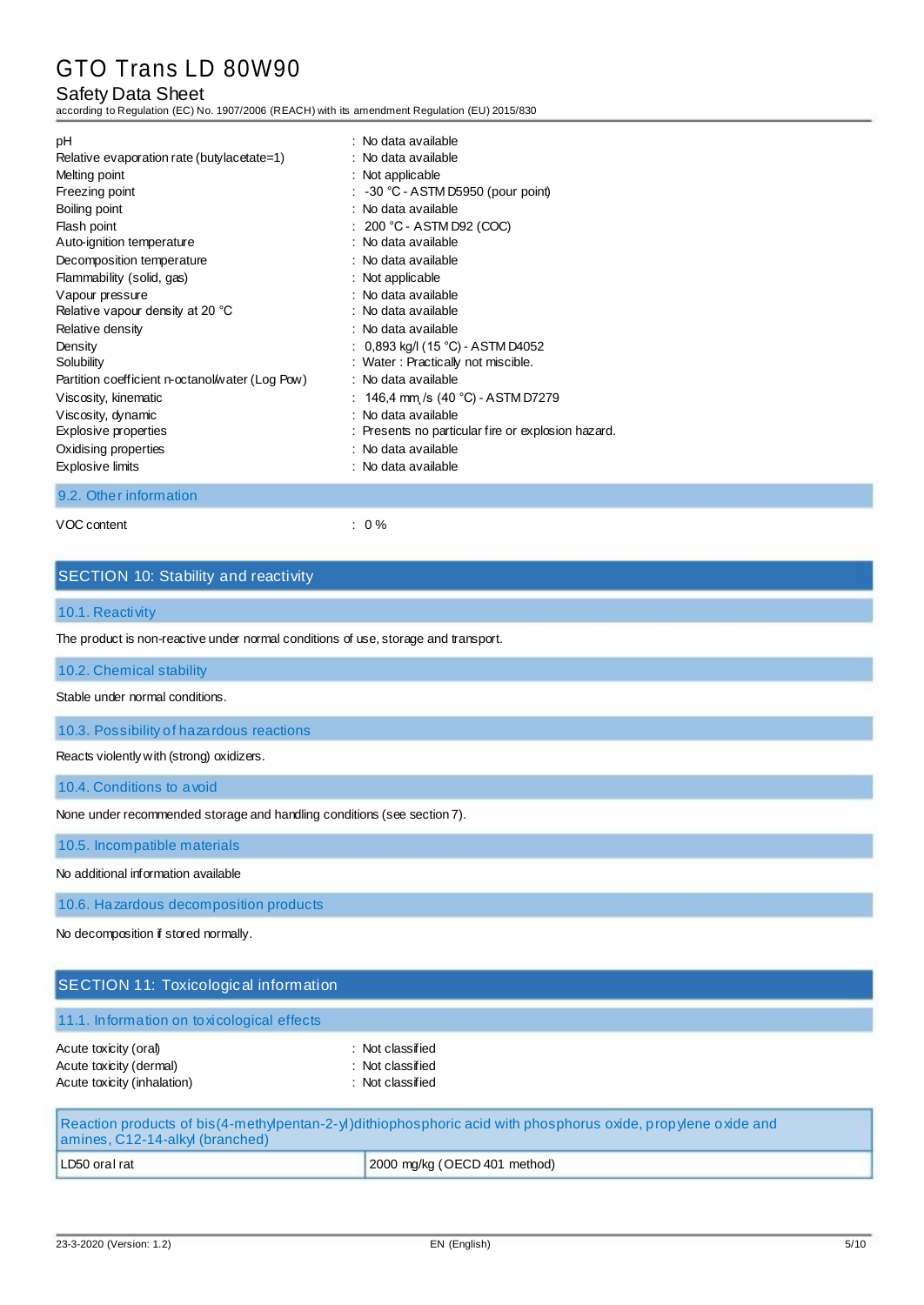# Safety Data Sheet

according to Regulation (EC) No. 1907/2006 (REACH) with its amendment Regulation (EU) 2015/830

| Mineral oil *                             |                                  |  |  |
|-------------------------------------------|----------------------------------|--|--|
| LD50 oral rat                             | > 5000 mg/kg                     |  |  |
| LD50 dermal rabbit                        | > 5000 mg/kg                     |  |  |
| LC50 inhalation rat (Dust/Mist - mg/l/4h) | $> 5$ mg/l/4h                    |  |  |
| Skin corrosion/irritation                 | : Not classified                 |  |  |
| Serious eye damage/irritation             | : Not classified                 |  |  |
| Respiratory or skin sensitisation         | : Not classified                 |  |  |
| Germ cell mutagenicity                    | : Not classified                 |  |  |
| Carcinogenicity                           | : Not classified                 |  |  |
| Reproductive toxicity                     | : Not classified                 |  |  |
| STOT-single exposure                      | : Not classified                 |  |  |
| STOT-repeated exposure                    | : Not classified                 |  |  |
| Aspiration hazard                         | : Not classified                 |  |  |
| GTO Trans LD 80W90                        |                                  |  |  |
| Viscosity, kinematic                      | 146,4 mm /s (40 °C) - ASTM D7279 |  |  |

# SECTION 12: Ecological information

### 12.1. Toxicity

| Ecology - general                                            | : The product is not considered harmful to aquatic organisms nor to cause long-term adverse<br>effects in the environment. |
|--------------------------------------------------------------|----------------------------------------------------------------------------------------------------------------------------|
| Hazardous to the aquatic environment, short-term<br>(acute)  | Not classified                                                                                                             |
| Hazardous to the aquatic environment, long-term<br>(chronic) | Not classified                                                                                                             |

# Reaction products of bis(4-methylpentan-2-yl)dithiophosphoric acid with phosphorus oxide, propylene oxide and amines, C12-14-alkyl (branched)

| LC50 fish                      | 24 mg/l (Oncorhynchus mykiss, 96h) (OECD 203 method)             |  |
|--------------------------------|------------------------------------------------------------------|--|
| LC50 fish                      | 8.5 mg/l (Pimephales promelas, 96h) (OECD 203 method)            |  |
| EC50 Daphnia                   | 91.4 mg/l (Daphnia magna, 48h) (OECD 202 method)                 |  |
| EC50 72h algae (1)             | 6,4 mg/l (Pseudokirchnerella subcapitata, 96h) (OECD 201 method) |  |
| <b>INOEC</b> chronic crustacea | 0,12 mg/l (Daphnia magna, 21d) (OECD 211 method)                 |  |
| NOEC chronic algae             | 1,7 mg/l (Pseudokirchnerella subcapitata, 96h) (OECD 201 method) |  |

| Mineral oil *                                                      |  |  |
|--------------------------------------------------------------------|--|--|
| LC50 fish<br>$> 100$ mg/l                                          |  |  |
| EC50 Daphnia<br>$> 10000$ mg/l                                     |  |  |
| EC50 72h algae (1)<br>$> 100$ mg/l                                 |  |  |
| > 10 mg/l (Water flea (Daphnia magna), 21 d)<br>NOEC chronic algae |  |  |
| 12.2. Persistence and degradability                                |  |  |
| Polysulfides, di-tert-Bu (68937-96-2)                              |  |  |
| Biodegradation<br>13 % (Sturm, 28 d)                               |  |  |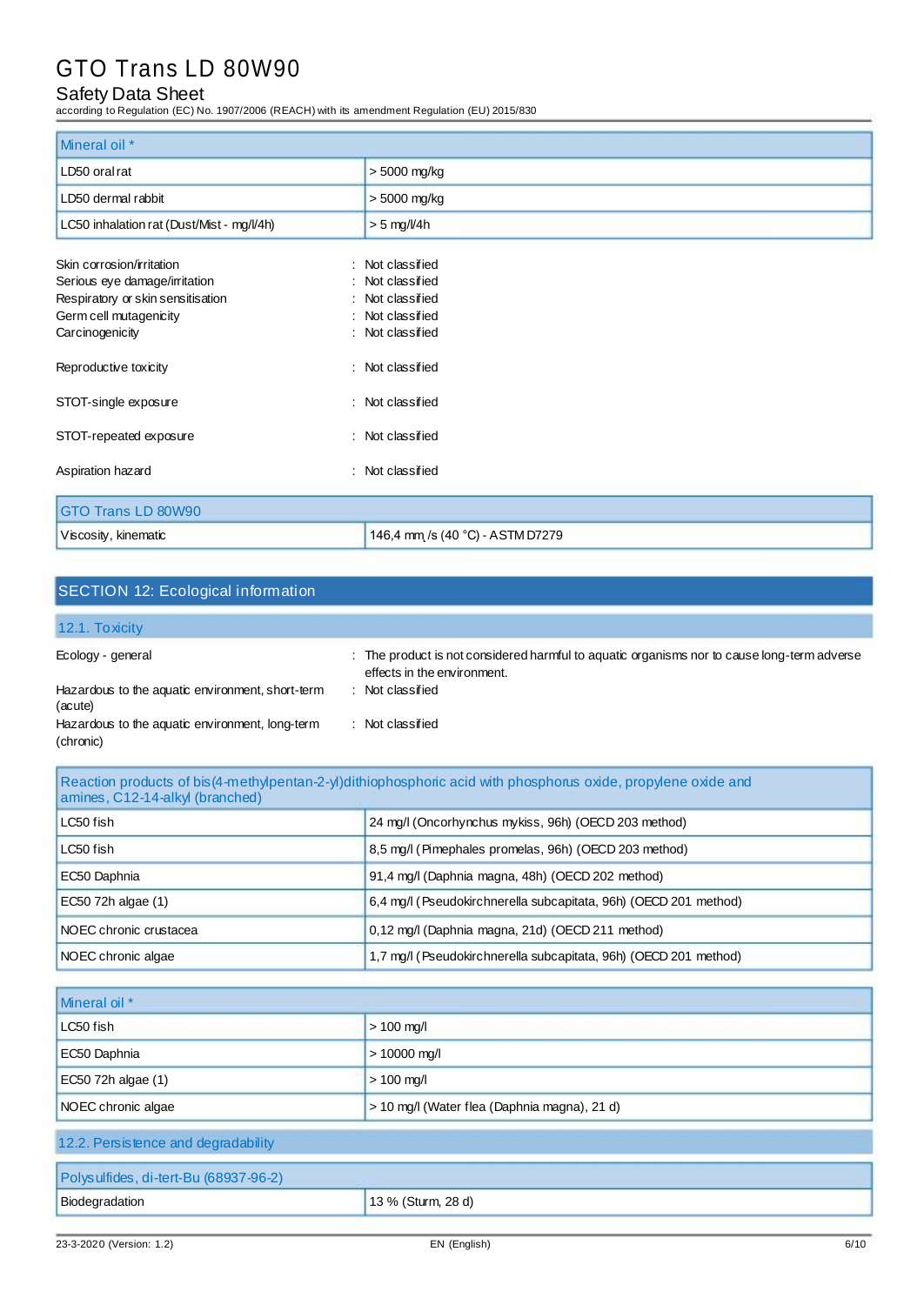# Safety Data Sheet

according to Regulation (EC) No. 1907/2006 (REACH) with its amendment Regulation (EU) 2015/830

|                                                                                                            | Reaction products of bis(4-methylpentan-2-yl)dithiophosphoric acid with phosphorus oxide, propylene oxide and                                                                                                                                          |
|------------------------------------------------------------------------------------------------------------|--------------------------------------------------------------------------------------------------------------------------------------------------------------------------------------------------------------------------------------------------------|
| amines, C12-14-alkyl (branched)                                                                            |                                                                                                                                                                                                                                                        |
| Biodegradation                                                                                             | 3,6 % Sturm (28 d) [ASTM D-5864-95]                                                                                                                                                                                                                    |
| 12.3. Bioaccumulative potential                                                                            |                                                                                                                                                                                                                                                        |
| Polysulfides, di-tert-Bu (68937-96-2)                                                                      |                                                                                                                                                                                                                                                        |
| Partition coefficient n-octanol/water (Log Kow)                                                            | 6 (Octanol/water coefficient, 0,1 d)                                                                                                                                                                                                                   |
| amines, C12-14-alkyl (branched)                                                                            | Reaction products of bis(4-methylpentan-2-yl)dithiophosphoric acid with phosphorus oxide, propylene oxide and                                                                                                                                          |
| Partition coefficient n-octanol/water (Log Pow)                                                            | $<$ 0,3 (40°C) (OECD 117 method)                                                                                                                                                                                                                       |
| 12.4. Mobility in soil                                                                                     |                                                                                                                                                                                                                                                        |
| No additional information available                                                                        |                                                                                                                                                                                                                                                        |
| 12.5. Results of PBT and vPvB assessment                                                                   |                                                                                                                                                                                                                                                        |
| No additional information available                                                                        |                                                                                                                                                                                                                                                        |
| 12.6. Other adverse effects                                                                                |                                                                                                                                                                                                                                                        |
| No additional information available                                                                        |                                                                                                                                                                                                                                                        |
| <b>SECTION 13: Disposal considerations</b>                                                                 |                                                                                                                                                                                                                                                        |
| 13.1. Waste treatment methods                                                                              |                                                                                                                                                                                                                                                        |
| Waste treatment methods<br>Product/Packaging disposal recommendations<br>European List of Waste (LoW) code | Dispose of contents/container in accordance with licensed collector's sorting instructions.<br>Dispose in a safe manner in accordance with local/national regulations.<br>: 13 02 05*- mineral-based non-chlorinated engine, gear and lubricating oils |

# SECTION 14: Transport information

| <b>ADR</b>                                                                        | <b>IMDG</b>   | <b>IATA</b>   | <b>ADN</b>    | <b>RID</b>    |  |
|-----------------------------------------------------------------------------------|---------------|---------------|---------------|---------------|--|
| 14.1. UN number                                                                   |               |               |               |               |  |
| Not regulated                                                                     | Not regulated | Not regulated | Not regulated | Not regulated |  |
| 14.2. UN proper shipping name                                                     |               |               |               |               |  |
| Not regulated<br>Not regulated<br>Not regulated<br>Not regulated<br>Not regulated |               |               |               |               |  |
| 14.3. Transport hazard class(es)                                                  |               |               |               |               |  |
| Not regulated<br>Not regulated<br>Not regulated<br>Not regulated<br>Not regulated |               |               |               |               |  |
| 14.4. Packing group                                                               |               |               |               |               |  |
| Not regulated<br>Not regulated<br>Not regulated<br>Not regulated<br>Not regulated |               |               |               |               |  |
| 14.5. En vironmental hazards                                                      |               |               |               |               |  |
| Not regulated<br>Not regulated<br>Not regulated<br>Not regulated<br>Not regulated |               |               |               |               |  |

14.6. Special precautions for user

Overland transport Not regulated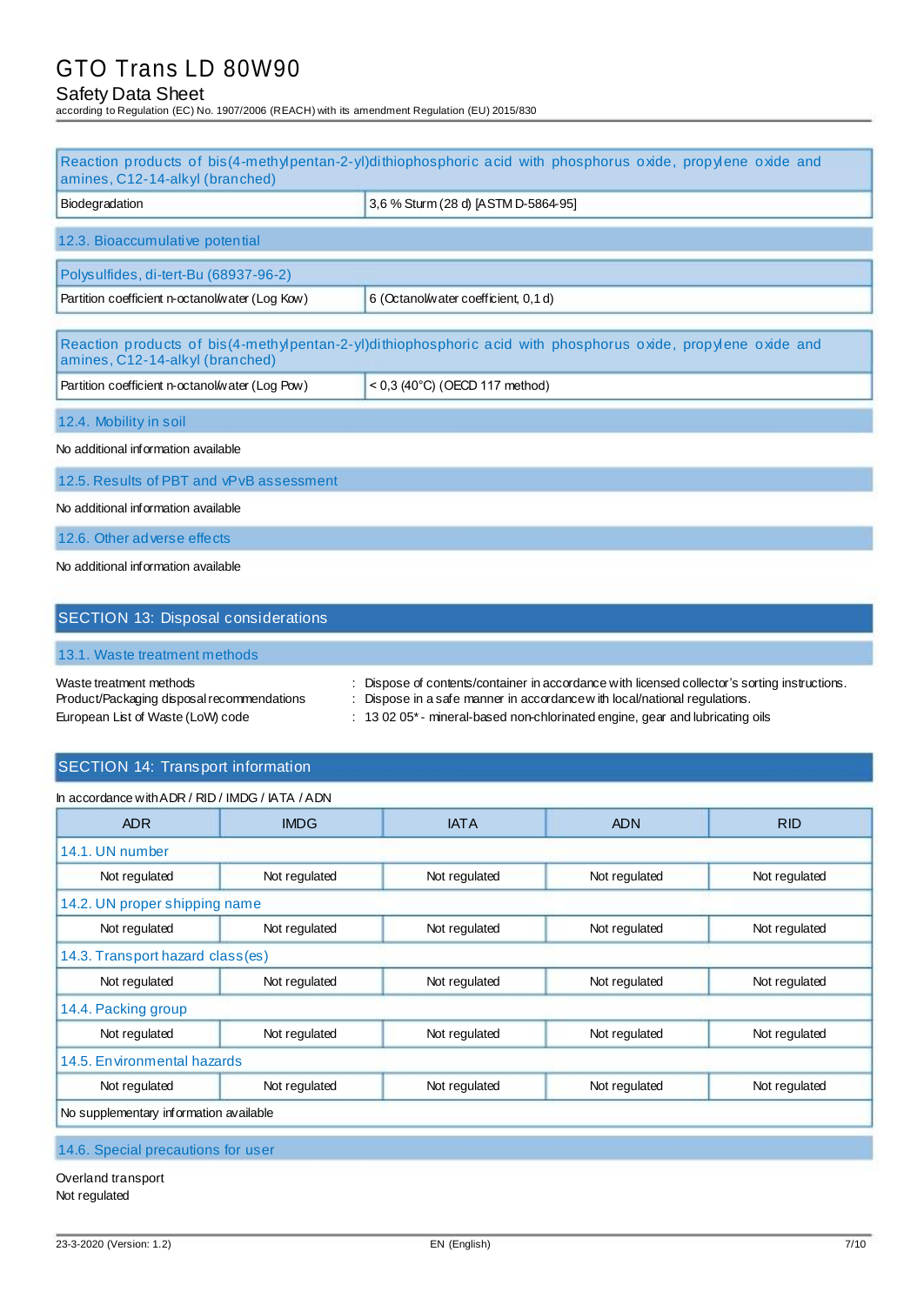### Safety Data Sheet

according to Regulation (EC) No. 1907/2006 (REACH) with its amendment Regulation (EU) 2015/830

Transport by sea Not regulated Air transport Not regulated Inland w aterway transport Not regulated Rail transport Not regulated

14.7. Transport in bulk according to Annex II of Marpol and the IBC Code

#### Not applicable

### SECTION 15: Regulatory information

#### 15.1. Safety, health and environmental regulations/legislation specific for the substance or mixture

#### 15.1.1. EU-Regulations

| The following restrictions are applicable according to Annex XVII of the REACH Regulation (EC) No 1907/2006: |                                                                                                                                                                                           |  |
|--------------------------------------------------------------------------------------------------------------|-------------------------------------------------------------------------------------------------------------------------------------------------------------------------------------------|--|
| Reference code                                                                                               | Applicable on                                                                                                                                                                             |  |
| 3.                                                                                                           | Polysulfides, di-tert-Bu; Reaction products of bis(4-methylpentan-2-yl)dithiophosphoric acid with phosphorus oxide, propylene<br>oxide and amines, C12-14-alkyl (branched)                |  |
| 3(b)                                                                                                         | Polysulfides, di-tert-Bu; Reaction products of bis(4-methylpentan-2-yl)dithiophosphoric acid with phosphorus oxide, propylene<br>oxide and amines, C12-14-alkyl (branched); Mineral oil * |  |
| 3(c)                                                                                                         | Polysulfides, di-tert-Bu; Reaction products of bis(4-methylpentan-2-yl)dithiophosphoric acid with phosphorus oxide, propylene<br>oxide and amines, C12-14-alkyl (branched)                |  |

Contains no substance on the REACH candidate list

Contains no REACH Annex XIV substances

Contains no substance subject to Regulation (EU) No 649/2012 of the European Parliament and of the Council of 4 July 2012 concerning the export and import of hazardous chemicals.

Contains no substance subject to Regulation (EU) No 2019/1021 of the European Parliament and of the Council of 20 June 2019 on persistent organic pollutants

### VOC content  $\sim$  0 %

#### 15.1.2. National regulations

No additional information available

15.2. Chemical safety assessment

No chemical safety assessment has been carried out

# SECTION 16: Other information

| Indication of changes: |                            |          |                 |  |
|------------------------|----------------------------|----------|-----------------|--|
| Section                | Changed item               | Change   | <b>Comments</b> |  |
| 2.2                    | <b>EUH-statements</b>      | Modified |                 |  |
| 16                     | Abbreviations and acronyms | Modified |                 |  |

| Abbreviations and acronyms: |                                                                                                 |  |
|-----------------------------|-------------------------------------------------------------------------------------------------|--|
| <b>ADN</b>                  | European Agreement concerning the International Carriage of Dangerous Goods by Inland Waterways |  |
| <b>ADR</b>                  | European Agreement concerning the International Carriage of Dangerous Goods by Road             |  |
| <b>ATE</b>                  | <b>Acute Toxicity Estimate</b>                                                                  |  |
| <b>BCF</b>                  | Bioconcentration factor                                                                         |  |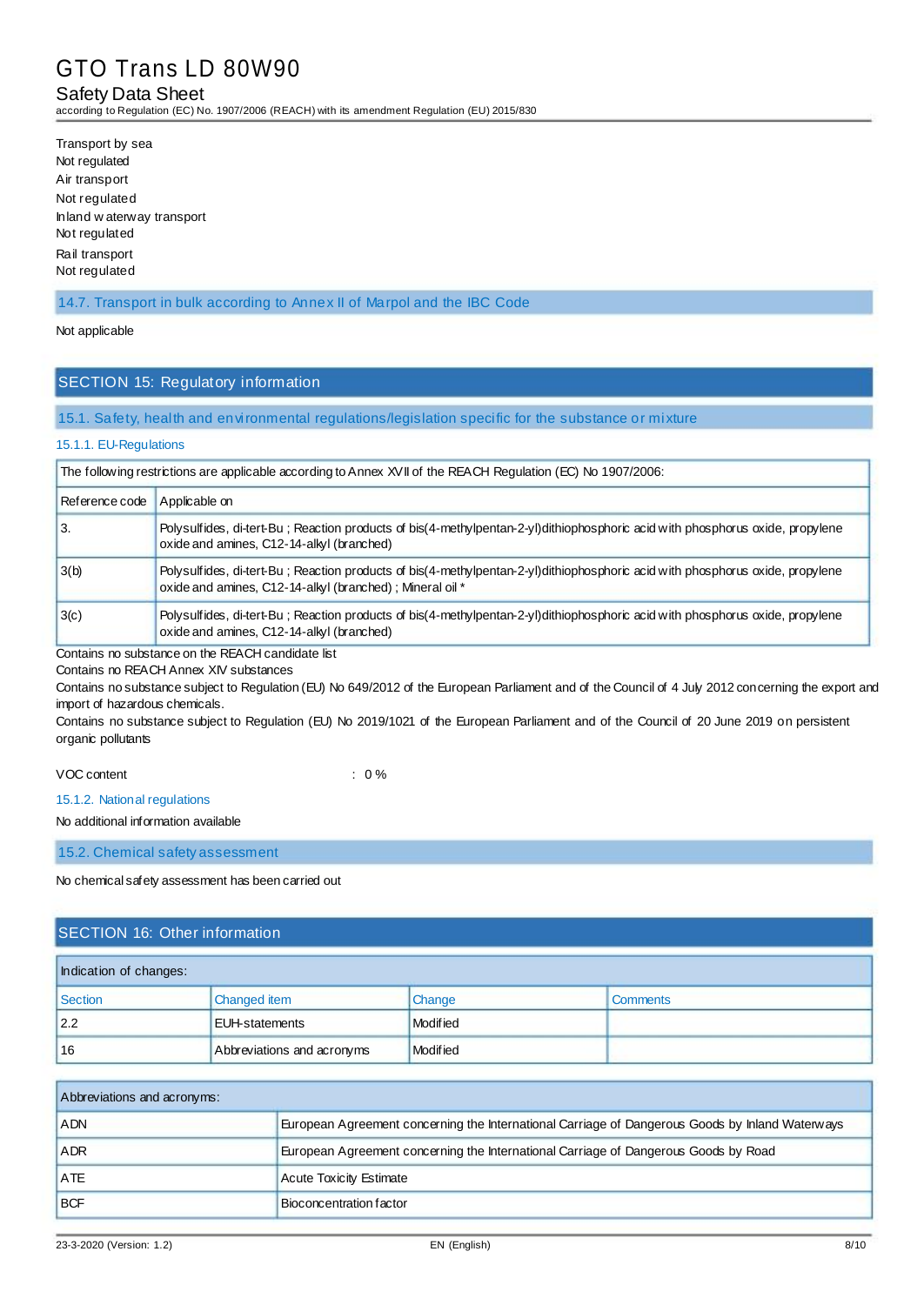# Safety Data Sheet

according to Regulation (EC) No. 1907/2006 (REACH) with its amendment Regulation (EU) 2015/830

| <b>CLP</b>   | Classification Labelling Packaging Regulation; Regulation (EC) No 1272/2008                       |
|--------------|---------------------------------------------------------------------------------------------------|
| <b>DMEL</b>  | Derived Minimal Effect level                                                                      |
| <b>DNEL</b>  | Derived-No Effect Level                                                                           |
| <b>EC50</b>  | Median effective concentration                                                                    |
| <b>IARC</b>  | International Agency for Research on Cancer                                                       |
| <b>IATA</b>  | International Air Transport Association                                                           |
| <b>IMDG</b>  | International Maritime Dangerous Goods                                                            |
| <b>LC50</b>  | Median lethal concentration                                                                       |
| LD50         | Median lethal dose                                                                                |
| <b>LOAEL</b> | Lowest Observed Adverse Effect Level                                                              |
| <b>NOAEC</b> | No-Observed Adverse Effect Concentration                                                          |
| <b>NOAEL</b> | No-Observed Adverse Effect Level                                                                  |
| <b>NOEC</b>  | No-Observed Effect Concentration                                                                  |
| OECD         | Organisation for Economic Co-operation and Development                                            |
| <b>PBT</b>   | Persistent Bioaccumulative Toxic                                                                  |
| <b>PNEC</b>  | Predicted No-Effect Concentration                                                                 |
| <b>REACH</b> | Registration, Evaluation, Authorisation and Restriction of Chemicals Regulation (EC) No 1907/2006 |
| <b>RID</b>   | Regulations concerning the International Carriage of Dangerous Goods by Rail                      |
| vPvB         | Very Persistent and Very Bioaccumulative                                                          |
| <b>BLV</b>   | Biological limit value                                                                            |
| CAS-No.      | Chemical Abstract Service number                                                                  |
| EC-No.       | European Community number                                                                         |
| EN           | European Standard                                                                                 |
| OEL          | Occupational Exposure Limit                                                                       |
| <b>SDS</b>   | Safety Data Sheet                                                                                 |
| <b>WGK</b>   | <b>Water Hazard Class</b>                                                                         |

| Full text of H- and EUH-statements: |                                                                   |      |
|-------------------------------------|-------------------------------------------------------------------|------|
| Acute Tox. 4 (Oral)                 | Acute toxicity (oral), Category 4                                 |      |
| Aquatic Chronic 2                   | Hazardous to the aquatic environment - Chronic Hazard, Category 2 |      |
| Aquatic Chronic 3                   | Hazardous to the aquatic environment - Chronic Hazard, Category 3 |      |
| Asp. Tox. 1                         | Aspiration hazard, Category 1                                     |      |
| Eye Dam. 1                          | Serious eye damage/eye irritation, Category 1                     |      |
| Eye Irrit. 2                        | Serious eye damage/eye irritation, Category 2                     |      |
| Skin Sens. 1                        | Skin sensitisation, Category 1                                    |      |
| Skin Sens. 1B                       | Skin sensitisation, category 1B                                   |      |
| H <sub>302</sub>                    | Harmful if swallowed.                                             |      |
| H <sub>304</sub>                    | May be fatal if swallowed and enters airways.                     |      |
| H317                                | May cause an allergic skin reaction.                              |      |
| H318                                | Causes serious eye damage.                                        |      |
| H319                                | Causes serious eye irritation.                                    |      |
| 23-3-2020 (Version: 1.2)            | EN (English)                                                      | 9/10 |